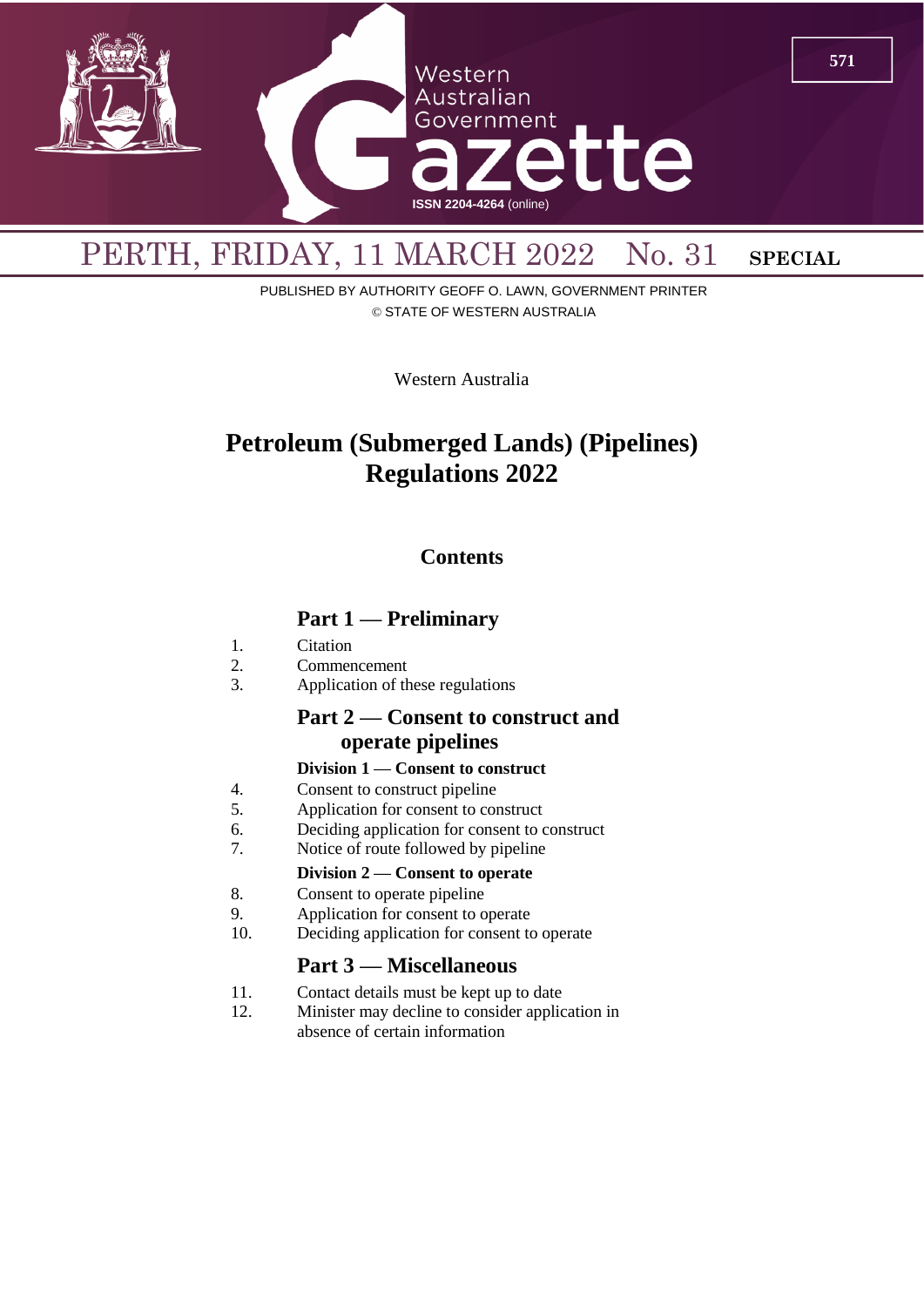#### *Petroleum (Submerged Lands) (Pipelines) Regulations 2022*

**Contents** 

# **Part 4 — Transitional provisions for**  *Work Health and Safety Act 2020*

#### **Division 1 — Preliminary**

13. Term used: commencement day

### **Division 2 — Consent to construct pipeline**

- 14. Consent to construct pipeline in force before commencement day
- 15. Application for consent to construct lodged before commencement day

#### **Division 3 — Consent to operate pipeline**

- 16. Consent to operate pipeline in force before commencement day
- 17. Application for consent to operate lodged before commencement day

# **Defined terms**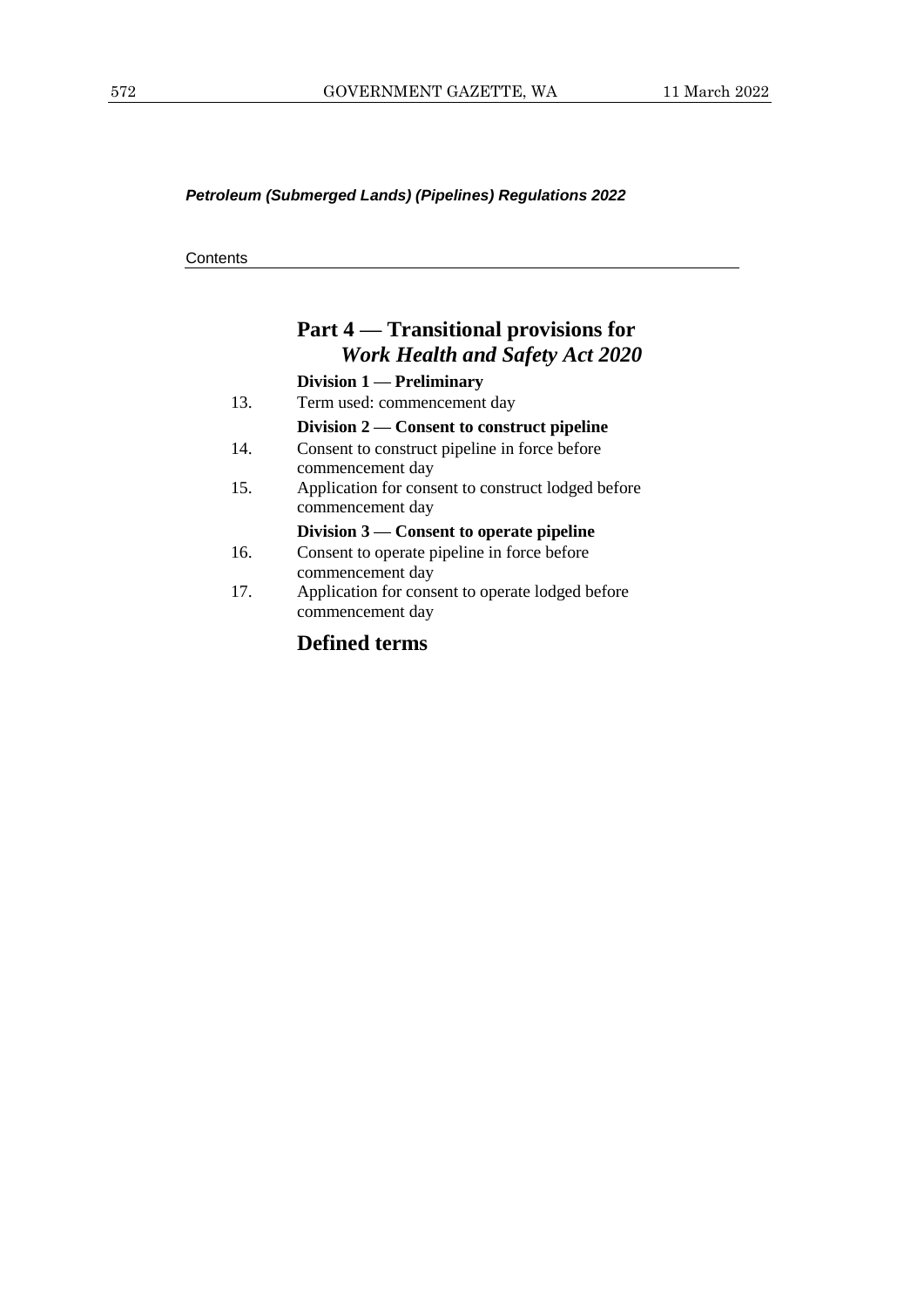Petroleum (Submerged Lands) Act 1982

# **Petroleum (Submerged Lands) (Pipelines) Regulations 2022**

#### **SL 2022/28**

Made by the Governor in Executive Council.

# **Part 1 — Preliminary**

#### **1. Citation**

These regulations are the *Petroleum (Submerged Lands) (Pipelines) Regulations 2022*.

### **2. Commencement**

These regulations come into operation as follows —

- (a) Part  $1$  on the day on which these regulations are published in the *Gazette*;
- (b) the rest of the regulations on the day on which the *Work Health and Safety Act 2020* Part 15 comes into operation.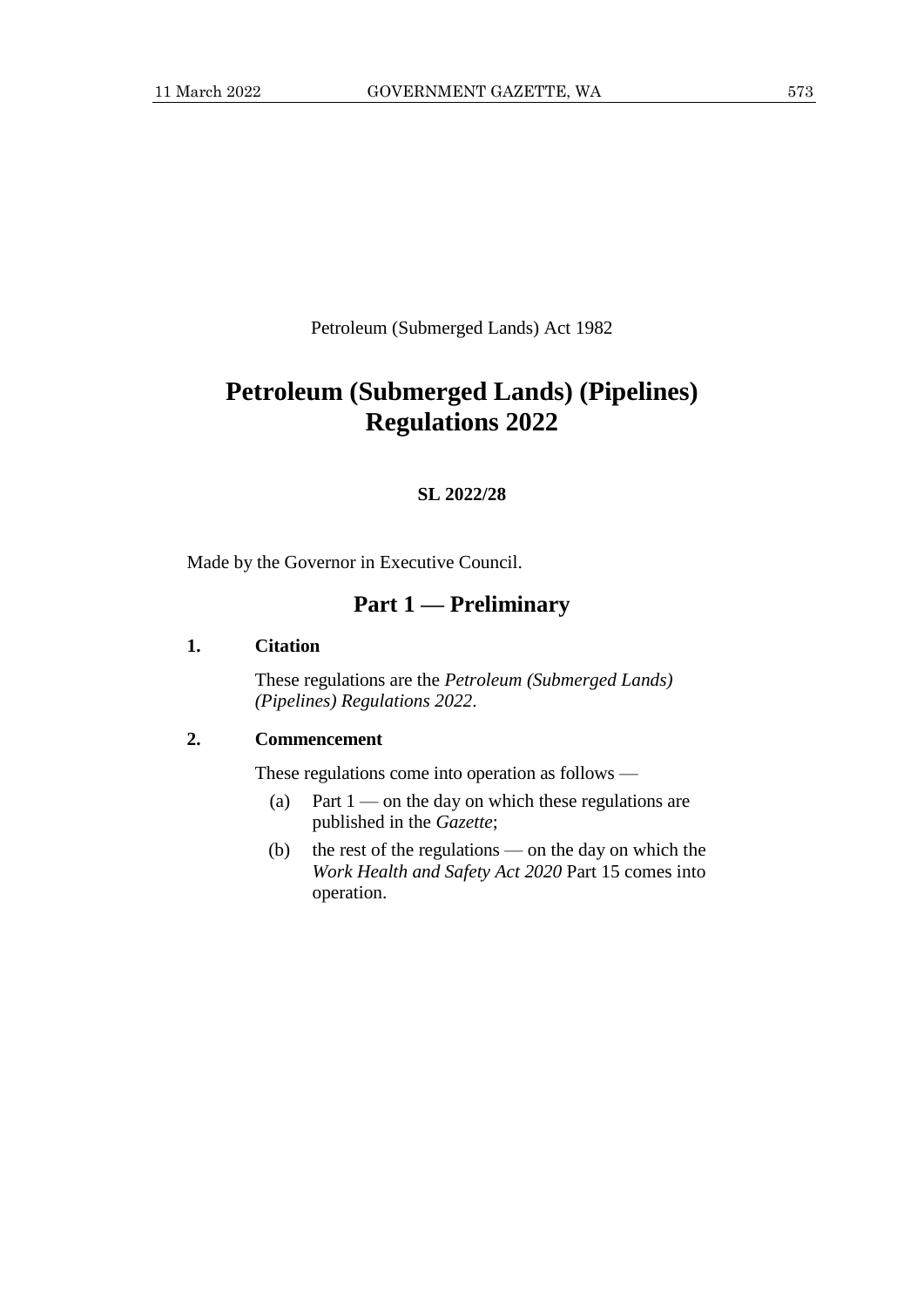### *Petroleum (Submerged Lands) (Pipelines) Regulations 2022* **Part 1**

**r. 3**

#### **3. Application of these regulations**

These regulations apply to a pipeline —

- (a) that is subject to a pipeline licence; or
- (b) that
	- (i) is under construction, or is proposed to be constructed or operated; and
	- (ii) when constructed or operating, will be a pipeline subject to a pipeline licence.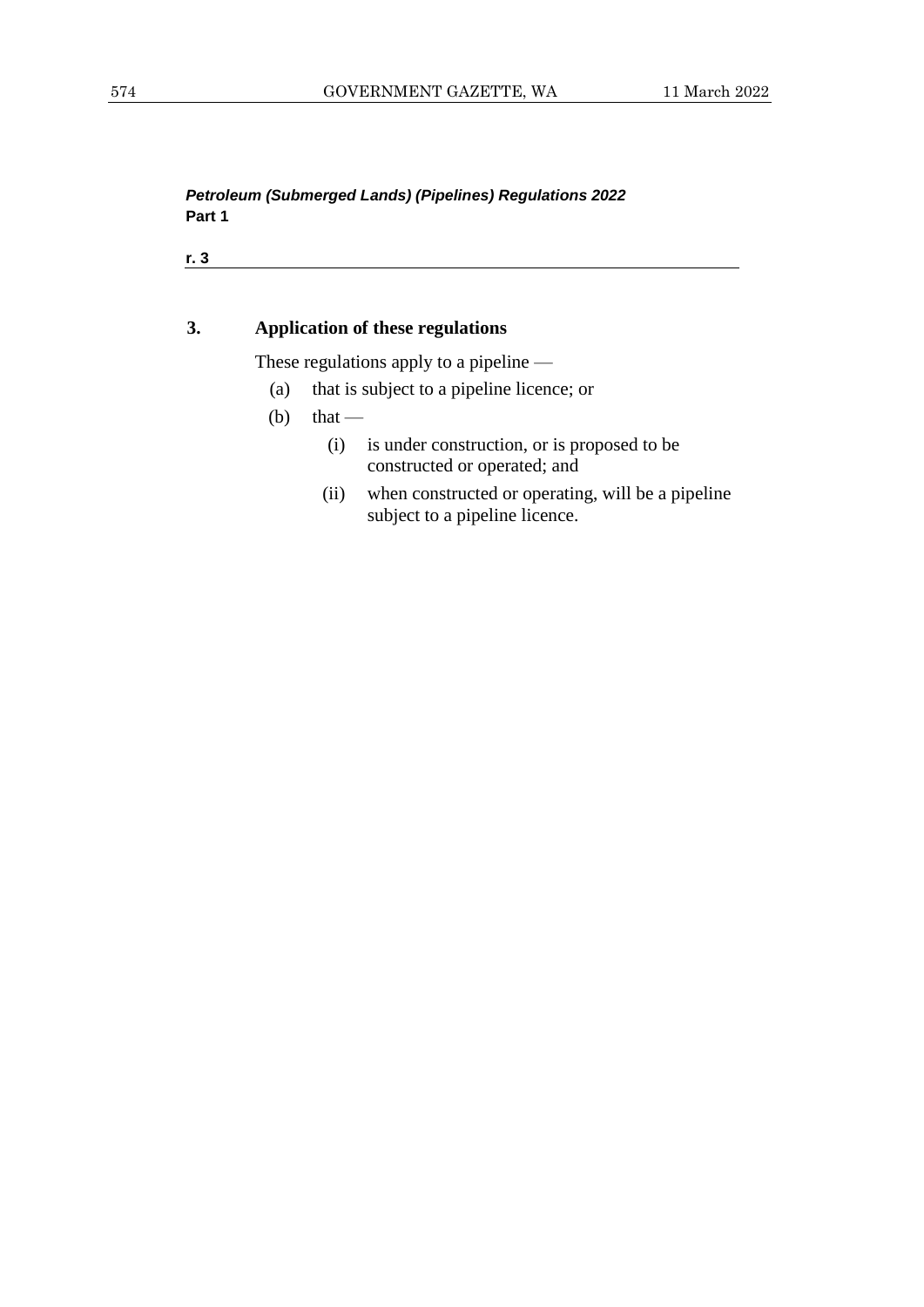|                   | <b>Petroleum (Submerged Lands) (Pipelines) Regulations 2022</b> |
|-------------------|-----------------------------------------------------------------|
| Part 2            | Consent to construct and operate pipelines                      |
| <b>Division 1</b> | Consent to construct                                            |
| r. 4              |                                                                 |

# **Part 2 — Consent to construct and operate pipelines**

#### **Division 1 — Consent to construct**

#### **4. Consent to construct pipeline**

A person must not, in the adjacent area, engage in an activity relating to the construction of a pipeline unless —

- (a) the Minister has granted a consent to construct the pipeline; and
- (b) the consent provides for the activity.

Penalty: a fine of \$5 500.

#### **5. Application for consent to construct**

- (1) An application for a consent to construct a pipeline must be lodged in writing with the Minister.
- (2) An application may relate to all or some of the activities relating to the construction of the pipeline.
- (3) The application must include
	- (a) the name of the applicant; and
	- (b) an address of the applicant; and
	- (c) an email address for the applicant.
- (4) The application must be accompanied by other relevant information that the Minister may require on reasonable grounds.

#### **6. Deciding application for consent to construct**

(1) Within 28 days after an application for a consent to construct a pipeline is lodged, the Minister must decide whether to grant the consent.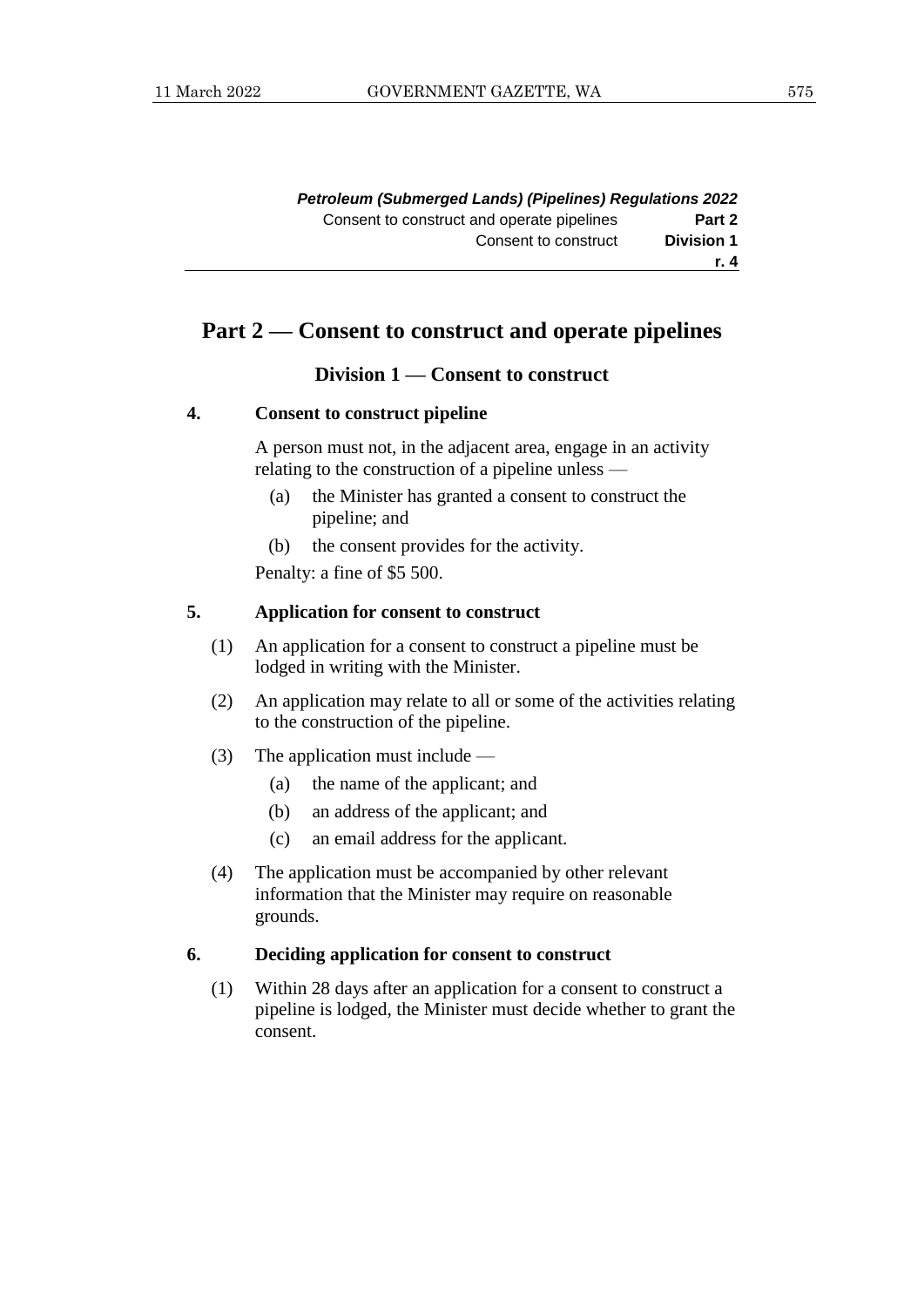| <b>Petroleum (Submerged Lands) (Pipelines) Regulations 2022</b> |                                            |  |
|-----------------------------------------------------------------|--------------------------------------------|--|
| Part 2                                                          | Consent to construct and operate pipelines |  |
| <b>Division 2</b>                                               | Consent to operate                         |  |
| r. 7                                                            |                                            |  |

| (2) | A failure by the Minister to comply with subregulation (1) in       |
|-----|---------------------------------------------------------------------|
|     | relation to an application does not of itself invalidate a decision |
|     | by the Minister to grant or to refuse to grant the consent.         |

- (3) The Minister may grant a consent to construct in relation to all or some of the activities relating to the construction of the pipeline.
- (4) If the Minister decides to grant the consent, the Minister must, as soon as practicable, give the applicant the consent in writing.
- (5) If the Minister decides not to grant the consent in relation to all or some of the activities relating to the construction of the pipeline, the Minister must, as soon as practicable, give the applicant, in writing —
	- (a) advice that the consent has not been granted for those activities; and
	- (b) a statement of the reasons for the decision.

#### **7. Notice of route followed by pipeline**

As soon as practicable after the construction of a pipeline is completed, but in any case within 3 months after a consent to operate is granted for the pipeline, the pipeline licensee must —

- (a) inform the Minister, in writing, of the exact route followed by the pipeline; and
- (b) inform the Australian Hydrographic Office, in writing, of the exact route followed by the pipeline.

Penalty: a fine of \$4 400.

### **Division 2 — Consent to operate**

### **8. Consent to operate pipeline**

A pipeline licensee must not operate a pipeline unless the Minister has granted a consent to operate the pipeline.

Penalty: a fine of \$5 500.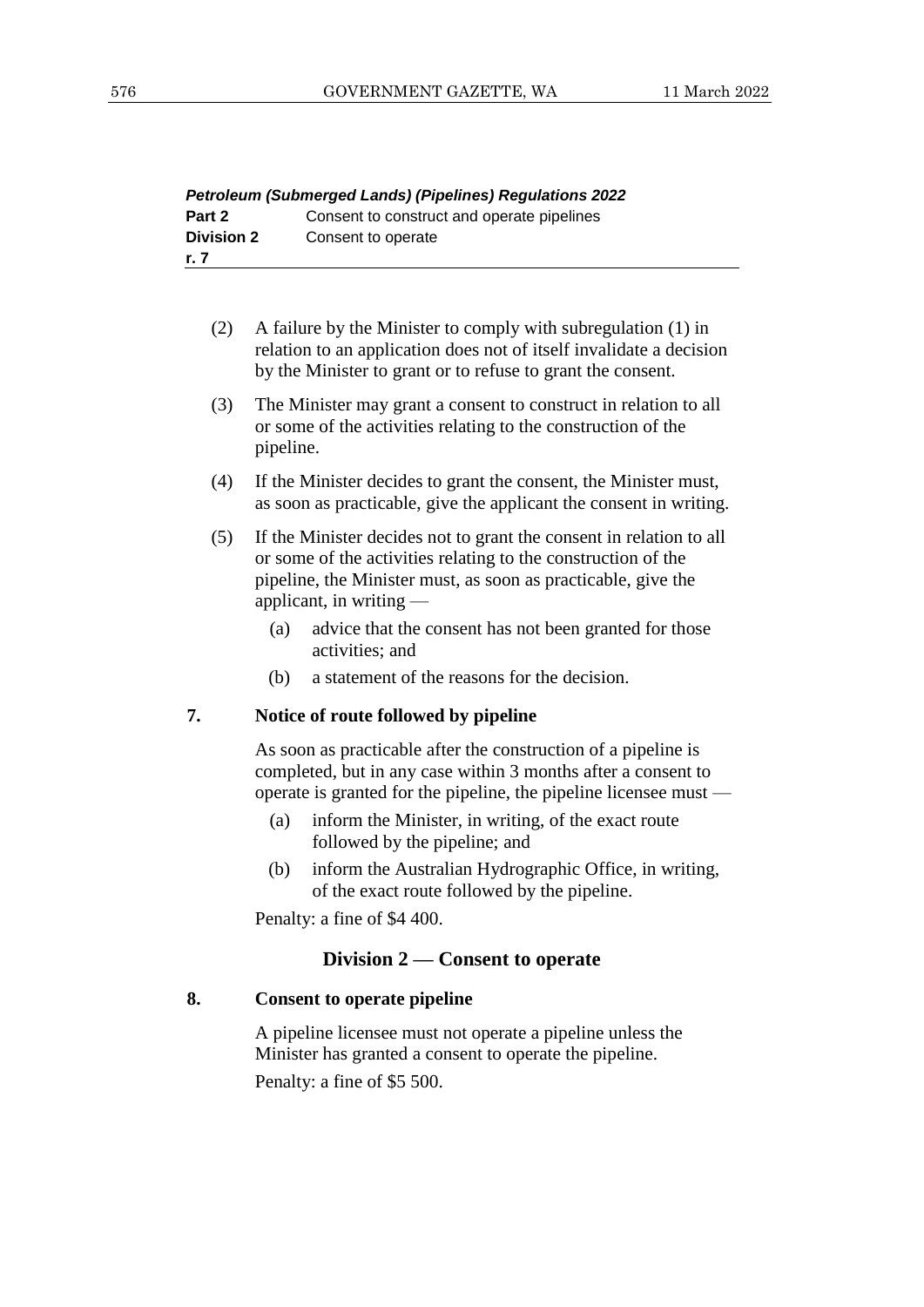|                   | <b>Petroleum (Submerged Lands) (Pipelines) Regulations 2022</b> |
|-------------------|-----------------------------------------------------------------|
| Part 2            | Consent to construct and operate pipelines                      |
| <b>Division 2</b> | Consent to operate                                              |
| r. 9              |                                                                 |

#### **9. Application for consent to operate**

- (1) An application for a consent to operate a pipeline must be lodged in writing with the Minister.
- (2) The application must include
	- (a) the name of the applicant; and
	- (b) an address of the applicant; and
	- (c) an email address for the applicant.
- (3) The application must be accompanied by
	- (a) information showing that the pipeline licensee is maintaining insurance in compliance with section 97A of the Act; and
	- (b) other relevant information that the Minister may require on reasonable grounds.

#### **10. Deciding application for consent to operate**

- (1) Within 7 days after an application for a consent to operate a pipeline is lodged, the Minister must decide whether to grant the consent.
- (2) A failure by the Minister to comply with subregulation (1) in relation to an application does not of itself invalidate a decision by the Minister to grant or to refuse to grant the consent.
- (3) The Minister must grant the consent if there are reasonable grounds for believing that the pipeline licensee is maintaining insurance in accordance with section 97A of the Act.
- (4) If the Minister decides to grant the consent, the Minister must, as soon as practicable, give the applicant the consent in writing.
- (5) If the Minister decides not to grant the consent, the Minister must, as soon as practicable, give the applicant, in writing —
	- (a) advice that the consent has not been granted; and
	- (b) a statement of the reasons for the decision.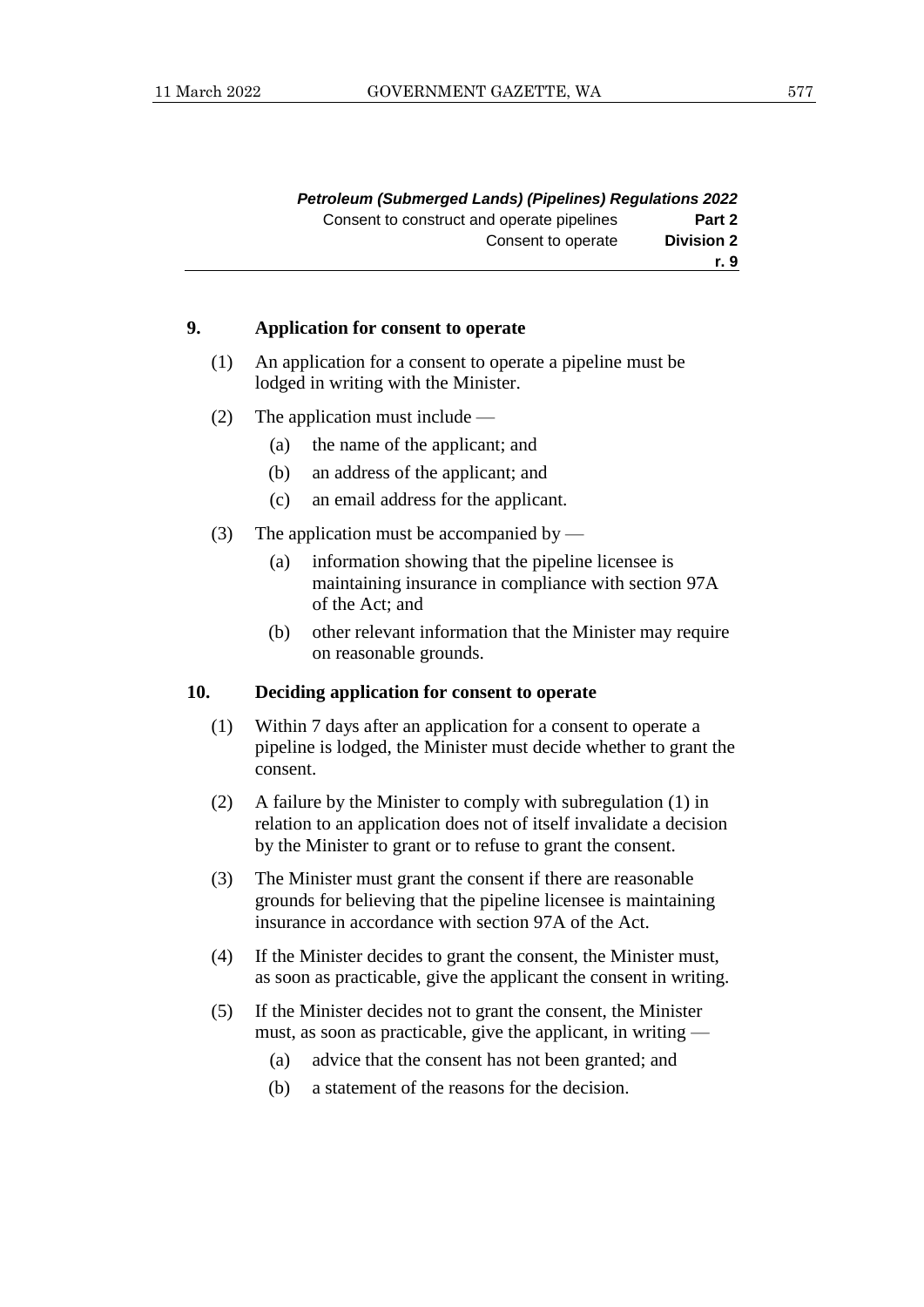#### *Petroleum (Submerged Lands) (Pipelines) Regulations 2022* **Part 3** Miscellaneous

**r. 11**

# **Part 3 — Miscellaneous**

#### **11. Contact details must be kept up to date**

(1) A pipeline licensee who has applied under regulation 5(1) for a consent to construct a pipeline must ensure that the Minister has at all times the licensee's current address for communications on matters relating to the pipeline.

Penalty for this subregulation: a fine of \$3 300.

(2) It is a defence to a charge under subregulation (1) to prove that the pipeline licensee had a reasonable excuse.

### **12. Minister may decline to consider application in absence of certain information**

- (1) The Minister may decline to consider any application made by a pipeline licensee under these regulations until the pipeline licensee complies with regulation 11(1) in respect of an application under regulation 5(1) relating to the pipeline.
- (2) The Minister may decline to consider an application under regulation 5(1) until the pipeline licensee provides the information mentioned in regulation 5(3) and (4) in relation to the application.
- (3) The Minister may decline to consider an application under regulation 9(1) until the pipeline licensee provides the information mentioned in regulation 9(2) and (3) in relation to the application.
- (4) Subregulations (2) and (3) do not apply if the information has been given in accordance with any other provision of the Act or an application under it or any other law.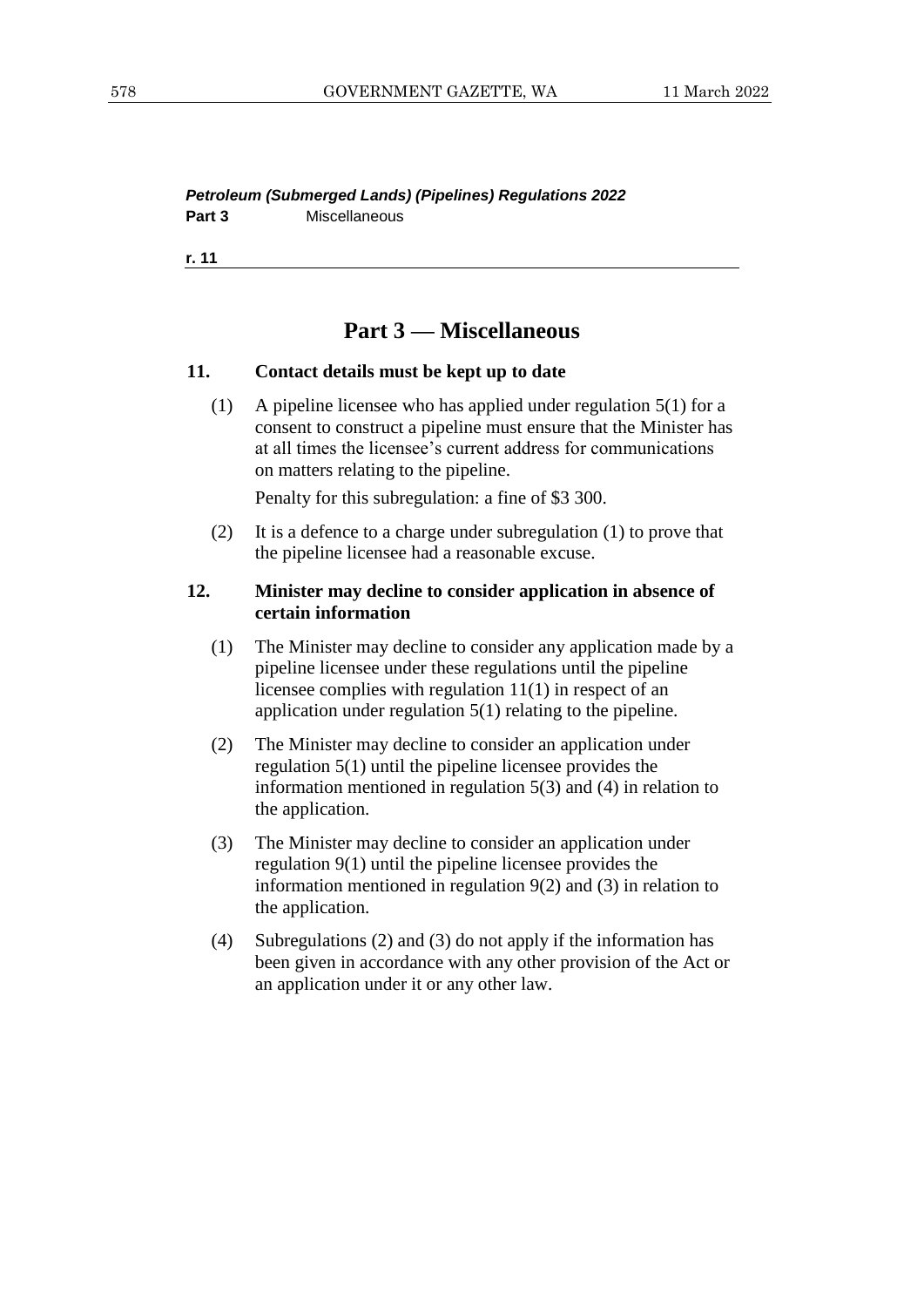|                   | <b>Petroleum (Submerged Lands) (Pipelines) Regulations 2022</b> |
|-------------------|-----------------------------------------------------------------|
| Part 4            | Transitional provisions for Work Health and Safety Act 2020     |
| <b>Division 1</b> | Preliminary                                                     |
| r. 13             |                                                                 |

# **Part 4 — Transitional provisions for** *Work Health and Safety Act 2020*

#### **Division 1 — Preliminary**

#### **13. Term used: commencement day**

In this Part —

*commencement day* means the day on which the *Work Health and Safety Act 2020* Part 15 comes into operation.

#### **Division 2 — Consent to construct pipeline**

# **14. Consent to construct pipeline in force before commencement day**

A consent to construct a pipeline that was in force under the *Petroleum (Submerged Lands) (Pipelines) Regulations 2007* regulation 12(1) immediately before commencement day is, on and from commencement day, taken to be —

- (a) a consent to construct the pipeline under regulation  $6(1)$ ; and
- (b) in force on the same terms that applied immediately before commencement day.

## **15. Application for consent to construct lodged before commencement day**

If an application for a consent to construct a pipeline was lodged with the Minister under the *Petroleum (Submerged Lands) (Pipelines) Regulations 2007* regulation 11(1) before commencement day but the application had not been decided before that day, the application is taken, on and from commencement day, to have been lodged under regulation 5(1).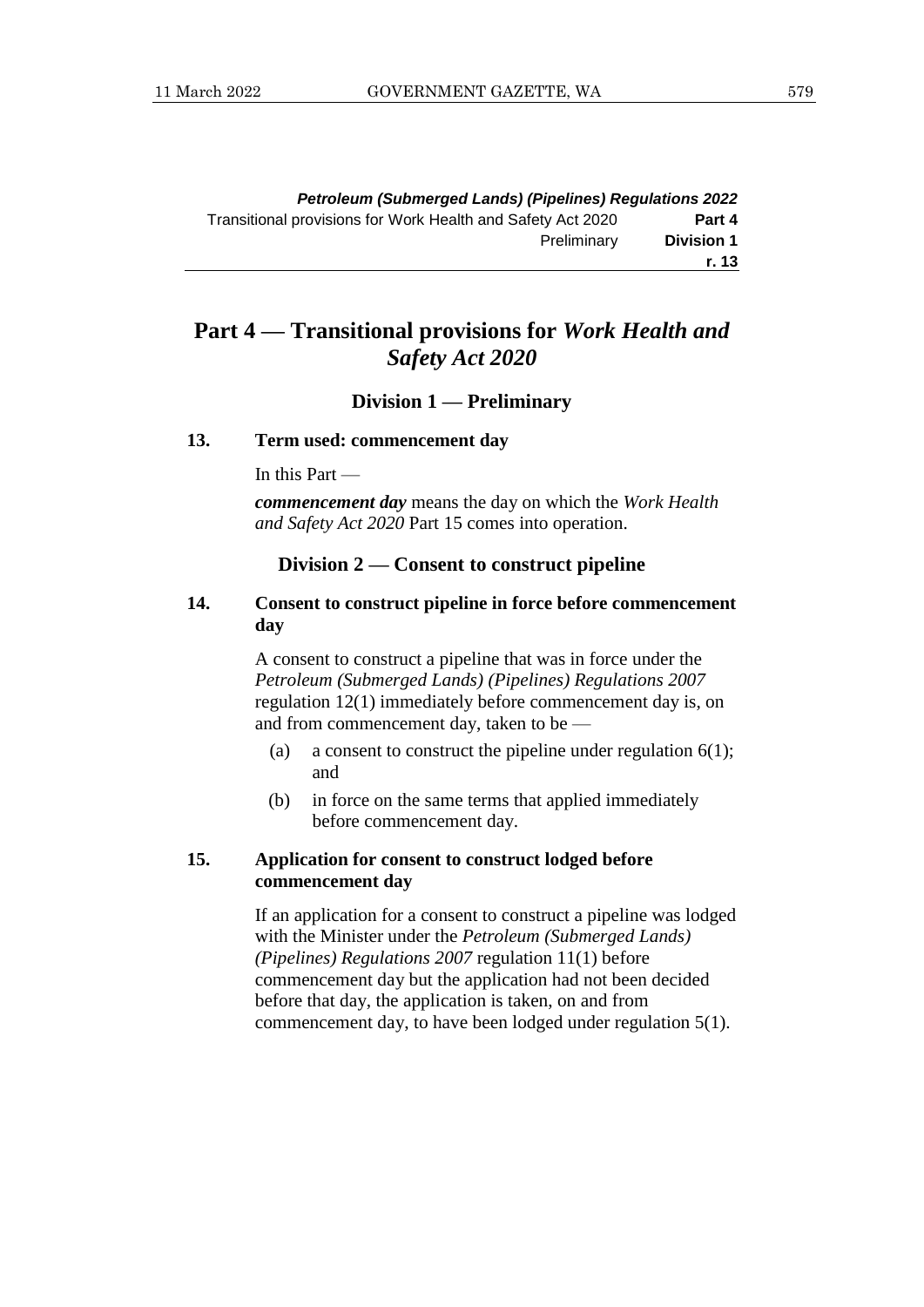| <b>Petroleum (Submerged Lands) (Pipelines) Regulations 2022</b> |                                                             |  |
|-----------------------------------------------------------------|-------------------------------------------------------------|--|
| Part 4                                                          | Transitional provisions for Work Health and Safety Act 2020 |  |
| <b>Division</b>                                                 | Consent to operate pipeline                                 |  |
| r. 16                                                           |                                                             |  |

# **Division 3 — Consent to operate pipeline**

### **16. Consent to operate pipeline in force before commencement day**

A consent to operate a pipeline that was in force under the *Petroleum (Submerged Lands) (Pipelines) Regulations 2007* regulation 18(1) immediately before commencement day is, on and from commencement day, taken to be —

- (a) a consent to operate the pipeline under regulation  $10(1)$ ; and
- (b) in force on the same terms that applied immediately before commencement day.

### **17. Application for consent to operate lodged before commencement day**

If an application for a consent to operate a pipeline was lodged with the Minister under the *Petroleum (Submerged Lands) (Pipelines) Regulations 2007* regulation 17(1) before commencement day but the application had not been decided before that day, the application is, on and from commencement day, taken to have been lodged under regulation 9(1).

V. MOLAN, Clerk of the Executive Council.